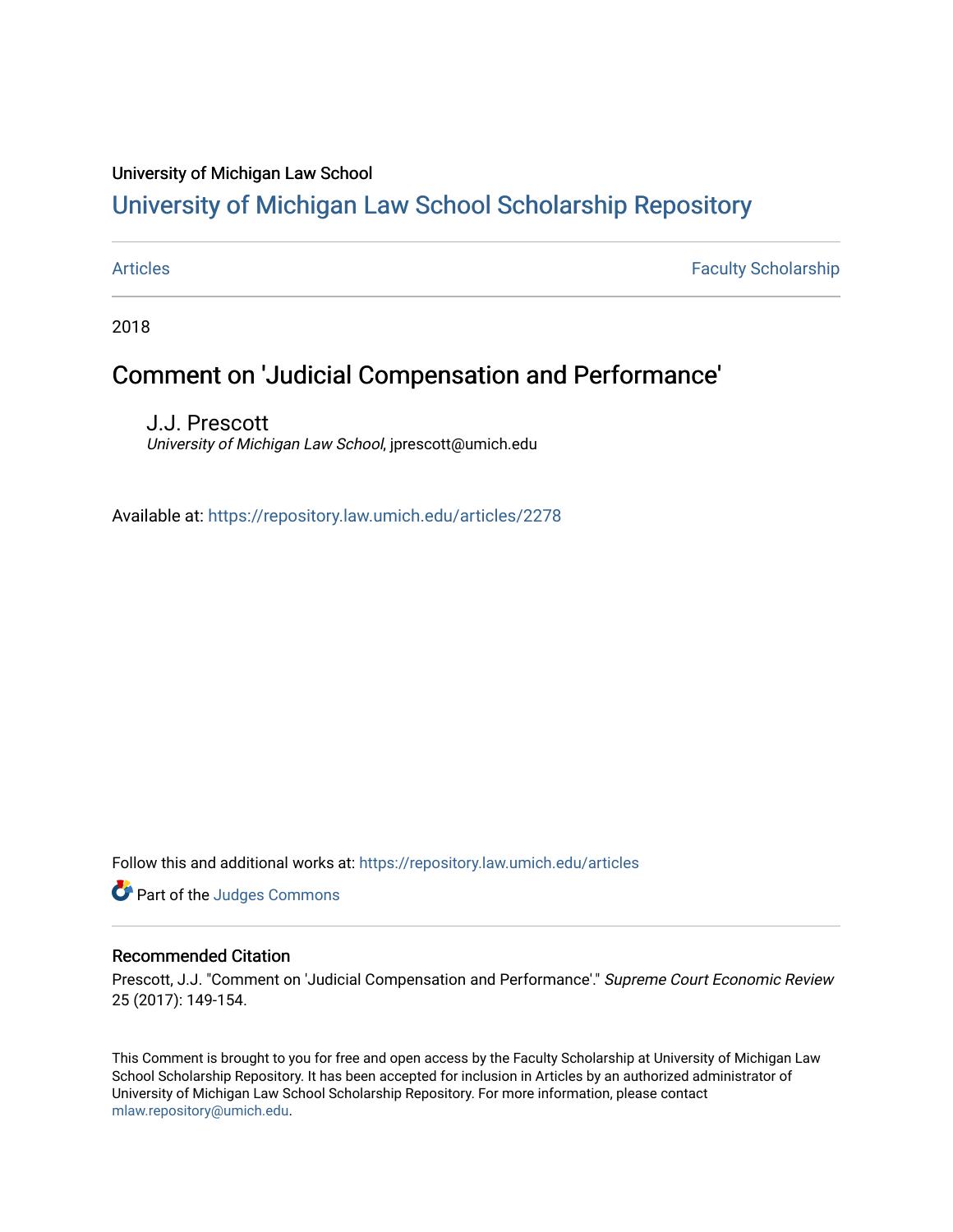# Comment on "Judicial Compensation and Performance"

J.J. Prescott\*

The most significant challenges to better understanding judicial behavior are lack of data and the absence of plausible exogenous variation in judicial environments. The random assignment of judges to cases has admittedly been helpful in gaining traction on the effects of judicial decisions (e.g., Dobbie, Goldin, and Yang 2018). Yet developing a full empirical account of "what judges maximize" (Posner 1993) would require a setting in which judges are randomly subjected to a wide variety of (real-world) environments with different costs, constraints, and rewards. This prospect remains pie in the sky, but that does not mean that we have not made some headway on the ground. For instance, researchers have deployed the random assignment of cases to judges to back out how judges respond to differences in case attributes when the characteristics of cases (e.g., severity) can be assessed ex ante (Leibovitch 2016) and to attempt to gauge how judicial decision making evolves over the course of the day or in response to an empty stomach (Danziger, Levav, and Avnaim-Pesso 2011; Weinshall-Margel and Shapard 2011). These lines of research, however, have more to say about when judges depart from themerits of cases than aboutwhich traditional institutional features (e.g., compensation, selection) enhance judicial effort and improve accuracy.

In "Judicial Compensation and Performance," DeAngelo and Mc-Cannon (2017) seek to make progress on the question of what judges maximize by, first, collecting detailed appellate data from New York slip opinions and, second, exploiting plausibly exogenous variation in

<sup>\*</sup> University of Michigan Law School.

<sup>© 2018</sup> by the University of Chicago. All rights reserved. 978-0-226-64653-4/2017/0025-0008\$10.00 Electronically published: December 5, 2018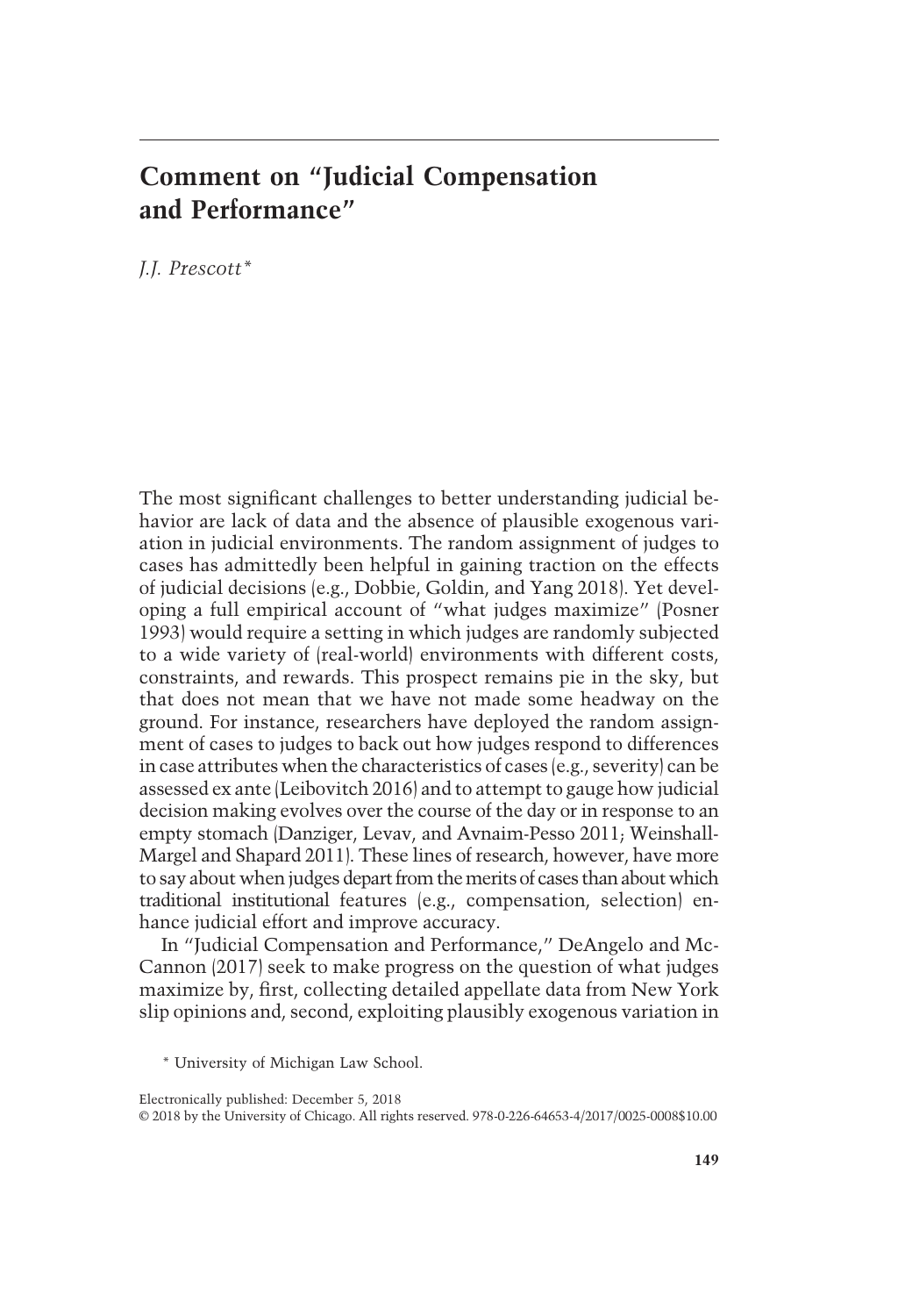#### 150 Comment on "Judicial Compensation and Performance"

judicial compensation between 2007 and 2017 to better understand judicial behavior. The data assembled for the article are valuable in and of themselves, but the idea of using a sharp discontinuity in state-level pay to explore the role that financial compensation plays in judicial effort and performance is also a meaningful methodological contribution. By comparing patterns in outcomes—specifically, accuracy, in the form of decisions being "upheld"—of three sets of judges, with a focus on those judges serving before and after the shift in compensation, the authors aim to distinguish between two theories for why the accuracy of judicial decisions might improve after a pay increase: (1) better jurists choose to serve as judges when compensation is more generous and/or (2) jurists simply work harder when they are better compensated. With respect to the latter possibility, the authors briefly postulate an efficiency-wage hypothesis in which better compensated judges choose to work harder for fear of losing their position during the next election, but the article is largely agnostic about precisely why higher wages might lead to better outcomes.<sup>1</sup>

DeAngelo and McCannon's (2017) decision to approach their work atheoretically has costs, however. Although little of their article appears to turn on the precise relationship between compensation and effort, there are at least two ways in which their not being more explicit about the possible characteristics and fundamental nature of this relationship has resulted in missed opportunities.

First, more theoretical precision would have allowed the authors to distinguish between different competing theories of judicial effort (i.e., efficiency wages versus reciprocity). The "shirking model" version of the efficiency-wage hypothesis they cite (Shapiro and Stiglitz 1984) depends on employees fearing the consequences of shirking. In this context, low effort equates to a higher probability of being made to leave the bench and find employment elsewhere. The authors' data are from New York, a state that is geographically diverse, and therefore one that presumably presents very different employment opportunities for former judges in New York City than may be available in Ithaca or Phoenicia. If judicial salaries are constant statewide, then the potential loss from shirking (exogenously) varies from jurisdiction to jurisdiction with this variation in outside options. If the authors were to detect differences in outcomes that align with these different environments, they would have a much stronger case for an efficiencywage hypothesis relative to other hypotheses (e.g., some versions of reciprocity theory). One can also imagine similar empirical strategies

 $1$  In a footnote, the authors also allow for a reciprocity theory in which judges exert more effort following a salary increase simply to reciprocate the state's decision to compensate them more generously.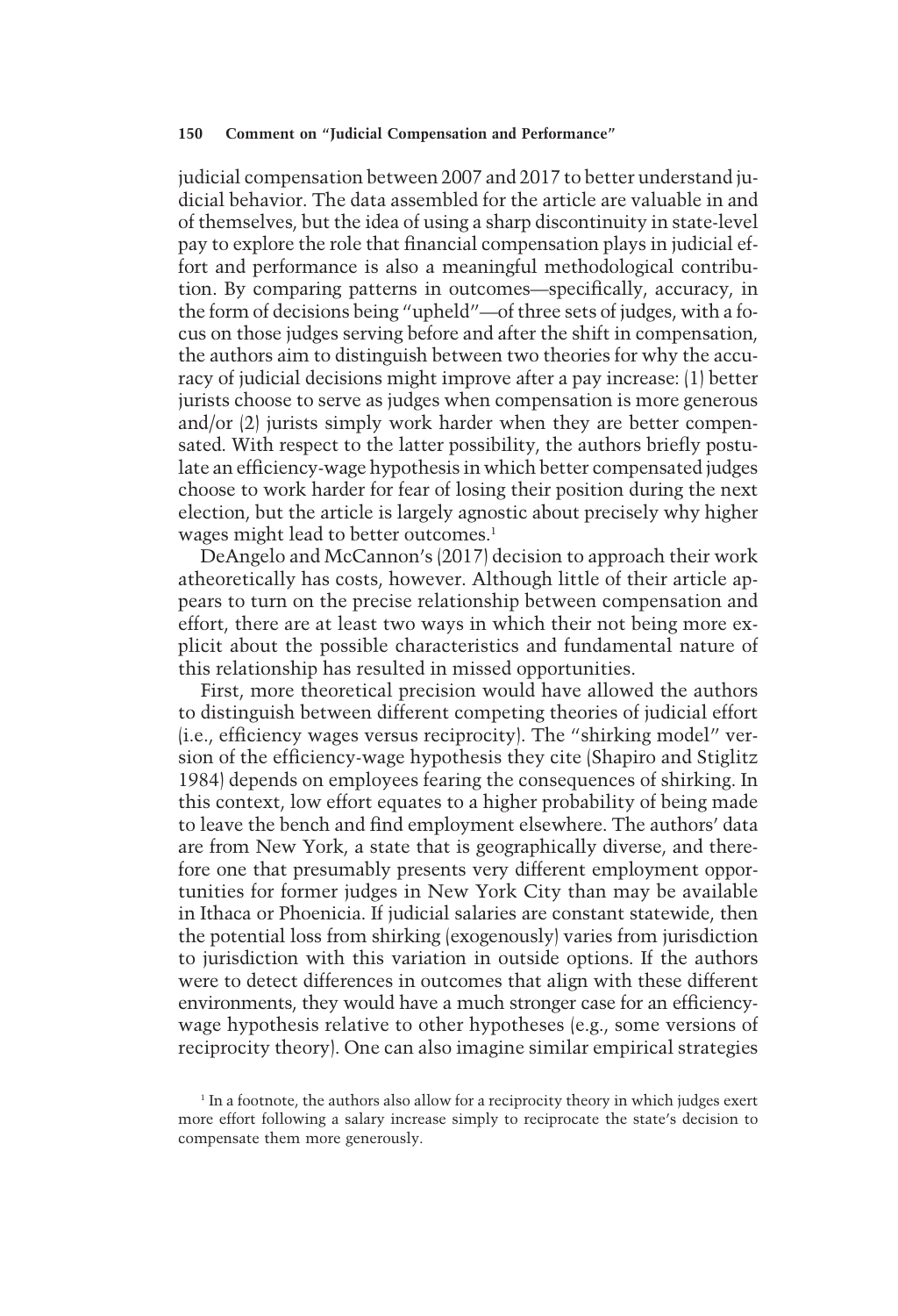taking advantage of political polarization and geographic concentration. It must be the case that many trial judges realistically face no possibility of electoral challenge, despite needing the endorsement of a partisan nominating convention.2

Second, more theoretical precision would have nudged the authors to scrutinize their otherwise intuitive measure of performance—the likelihood that a judge's decision is upheld on appeal. An efficiencywage hypothesis implicitly incorporates a theory of termination and thus an understanding of the terms and conditions of judicial positions generally. The authors recognize this, and we learn that judges have rather long terms in New York—10 or 14 years, depending on the court—and are generally subject to partisan elections. Assuming that most judges expect to seek reelection, the critical question becomes, What sort of performance is likely to generate electoral victory?<sup>3</sup>

It is not obvious—and may even run against expectations—that avoiding reversals in criminal cases is how a judge best pursues reelection.4 For one, if avoiding reversals is truly the goal, studying criminal appeals may be inappropriate, given the asymmetry in criminal appeal rights. A judge can avoid reversal entirely by granting motions of acquittal for insufficient evidence (which prosecutors generally cannot appeal), and so might do this in cases with well-represented defendants to avoid reversal. This would produce a correlation between electoral motivation and the rate at which decisions are upheld, but that correlation would be the result of judges manipulating the composition of the appellate docket and would actually be a sign that greater incentives lead to additional distortions rather than additional effort. The politics of criminal justice, however, seem more likely to

<sup>2</sup> One response to this point is that it also implies that the article's empirical results would be even stronger if the authors categorized only judges facing heightened incentives as receiving the treatment. The authors' case would benefit from exploring this idea explicitly. One concern with this possibility is that the estimated effect sizes are already quite large, which points to either extreme shirking in the preperiod or a spurious relationship in the data.

<sup>3</sup> Exogenous variation in the number of years until reelection and the demographic characteristics that are themselves exogenously correlated with a judge's likelihood of being interested in reelection (e.g., age) are also available to probe the robustness of the efficiencywage hypothesis. Note that judicial terms in New York are long. The authors report that judges are reelected on average approximately only once, hinting that a large percentage of New York judges are indifferent to their reelection chances because they are in their second term, close to retirement, etc. Presenting data on the frequency with which judges seek reelection and/or retire in the middle of a term would have been very useful for better understanding judicial employment dynamics in New York.

<sup>4</sup> DeAngelo and McCannon (2017) ought to be able to empirically assess, for instance, whether judges in New York, all else equal, are more likely to lose a bid for reelection if they are reversed relatively more often.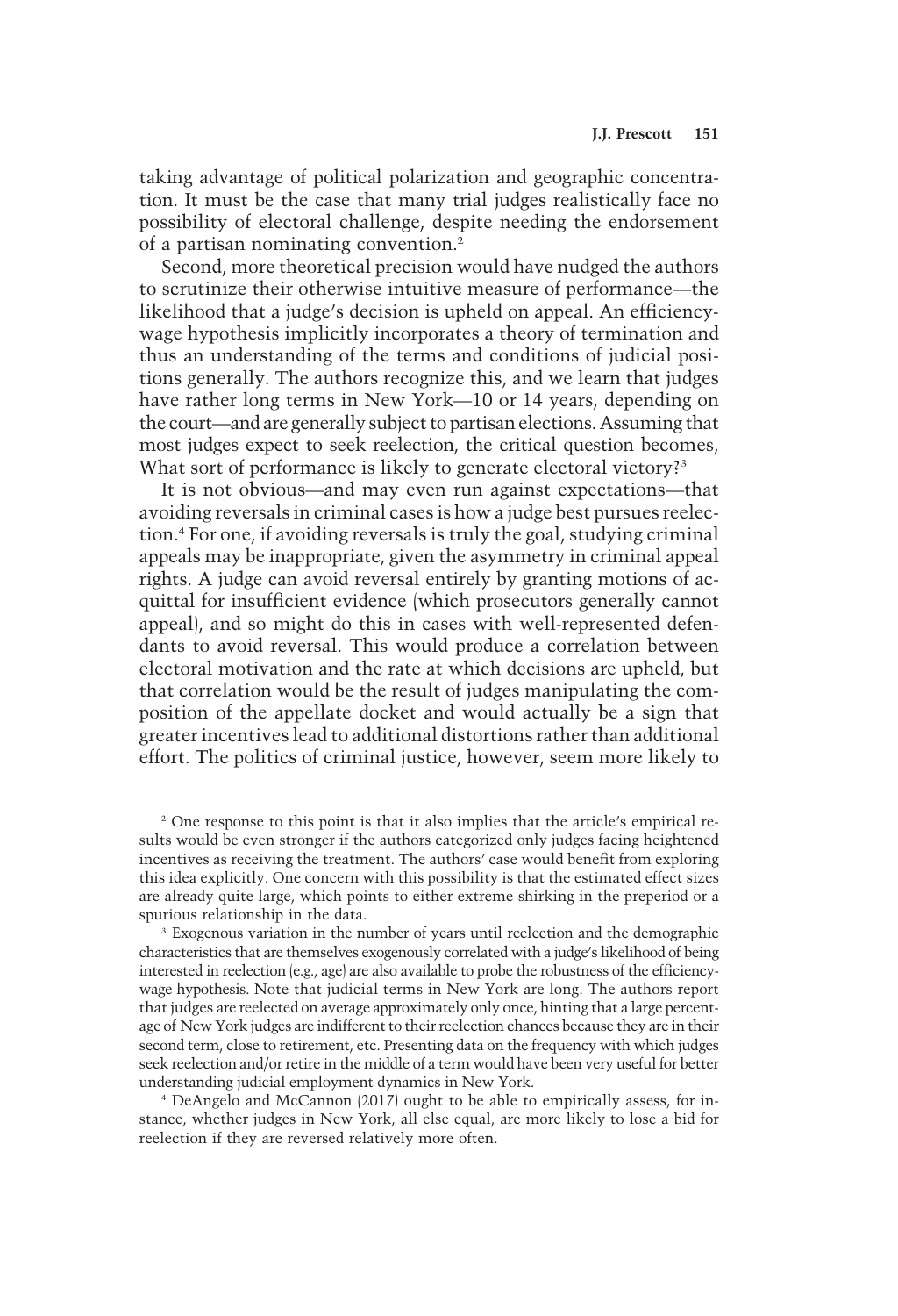#### 152 Comment on "Judicial Compensation and Performance"

be consistent with a different dynamic. Judges are purportedly rewarded in many places for being "tough" on criminal defendants. If true, a judge seeking reelection might favor the prosecution more aggressively to the point of becoming more likely to be reversed, on average. Moreover, judges might be just fine with being reversed in particular cases. An appeals court refusing to uphold a trial court's punitive treatment of a criminal defendant might be political gold when the district court judge below wants to signal to the public that he or she is concerned first and foremost with public safety or that, unlike many "out-oftouch" judges, he or she is more interested in "the truth" than procedural niceties.<sup>5</sup>

If one accepts that there is an empirical relationship between the sharp increase in judicial wages in New York beginning in 2012 and judicial "effort" as measured by an increase in the likelihood a conviction is upheld, one can still profitably ask how we ought to interpret such a finding. Although a sharp discontinuity in judicial wages is more salient to all concerned, and any association with behavioral outcomes is both easier to detect and more likely to be causal, its use also raises a few difficult questions.

First, a sharp, politics-driven, media-reported increase in judicial wages may be endogenous to judicial behavior, perhaps a response to declining judicial performance or quality, followed by subsequent regression to the mean.<sup>6</sup> Although a sharp discontinuity initially presents as an ideal situation in which to study the effects of compensation on judicial performance, judicial salary changes that occur according to a predetermined formula or a standardized procedure established without reference to recent judicial behavior may allow for findings that are more amenable to a causal interpretation.

Second, exploiting a significant, salient, and apparently long-overdue increase in compensation raises important questions about precisely what the authors are measuring—and, ultimately, whether the article provides valuable lessons on how to reduce judicial error. Put another way, does DeAngelo and McCannon's (2017) analysis teach us about the effect of wages on judicial behavior or, instead, the effect of a change in wages on judicial behavior? An increase in compensation, especially a large one, is infused with many other meanings (e.g., a showing of respect to the employee or a recognition of the employee's inequality aversion) that would not accompany stable wages at a higher

<sup>5</sup> The authors could explore this idea empirically in their data by looking to see whether appeal rates (without trial-level data, the authors would need to assume a constant flow of a cases) and reversal rates vary for trial judges over the tenure cycle.

<sup>6</sup> DeAngelo and McCannon's (2017) theory also suggests that we should observe an increasing trend in reversals prior to the 2012 raise because judges' real wages were declining steadily (at least in relative terms) during that period.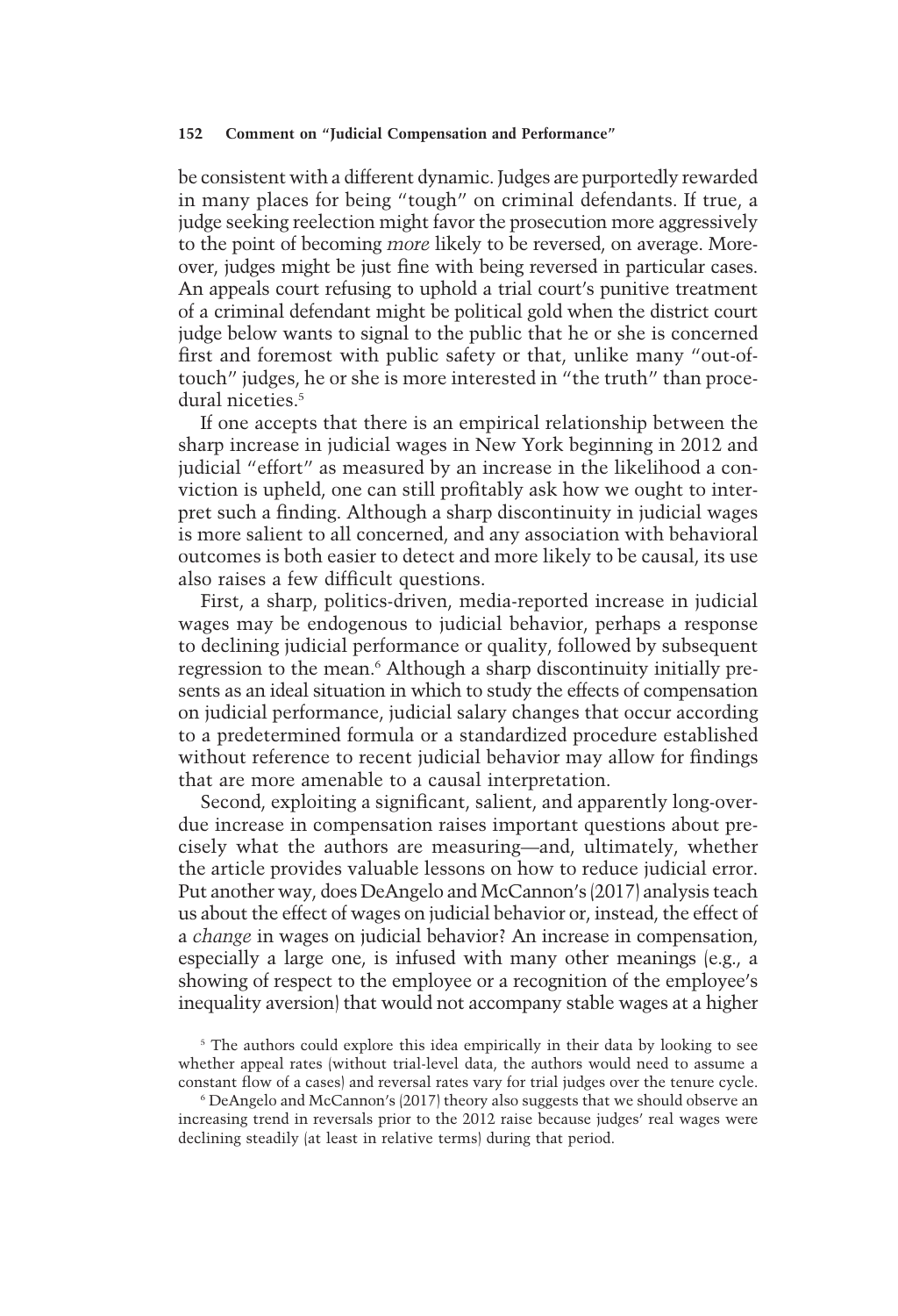level many years later. A simple efficiency-wage hypothesis imagines a constant effect of the higher salary over time, whereas the effect of a change in wages would presumably diminish over time (although one can imagine alternative theories). DeAngelo and McCannon's figure 2 seems at odds with both theories, assuming the figure shows the timing of the trial judge's behavior along the x-axis. The figure reveals a slow increase over time with, at best, relatively small effects at the outset—notwithstanding the large and salient increase in compensation at that time. One explanation might be that it takes judges time to respond or that higher effort levels only make a difference in cases initiated after the rise in compensation. On this latter score, it is worth observing that judicial wages continued to increase after 2012. DeAngelo and McCannon do not use this variation in their work, but a model of effort in which judicial compensation had to cross some threshold, one not crossed in New York until years after 2012, might explain the patterns in their data.<sup>7</sup>

The New York slip opinions that DeAngelo and McCannon (2017) have collected and coded for their analysis will be of considerable value for future research. Nevertheless, the data do have important limitations. First and foremost, the authors' data include solely appellatelevel decisions, meaning that we cannot know how the underlying population of cases evolved over time—perhaps in reaction to policy changes, although it seems unlikely that an increase in judicial salaries would alter criminal behavior or prosecutorial charging decisions (unless prosecutors also experienced a contemporaneous change in compensation).<sup>8</sup> More generally, the composition of appellate cases may have evolved over the sample period in unobservable (or at least unobserved) ways. Future researchers using these data would likely benefit by examining crime, arrest, charging, and trial court data in New York for compositional change. DeAngelo and McCannon do attempt to control for such selection in their work but do so by including likely endogenous re-

<sup>7</sup> DeAngelo and McCannon do not use the size or timing of the salary increases (other than the timing of the first increase) in their analysis. This makes how best to interpret their results less obvious and seems to leave a significant amount of useful information on the table. Thinking about how to assess a 12-year lull in salary increases and then a subsequent catch-up requires context, including an understanding of how unusual this pattern is for state employees and whether New York judges suffered alone or with other fellow civil servants.

<sup>8</sup> DeAngelo and McCannon also ought to have clarified whether and how New York's appellate judges were affected by the salary increases evaluated in the article. The outcome of interest is necessarily a function of both the trial judge's performance and the appellate judge's performance. Even if appellate judges are assigned randomly to lower-court decisions, significant effort and selection effects at the appellate level would alter the interpretation of the authors' findings.